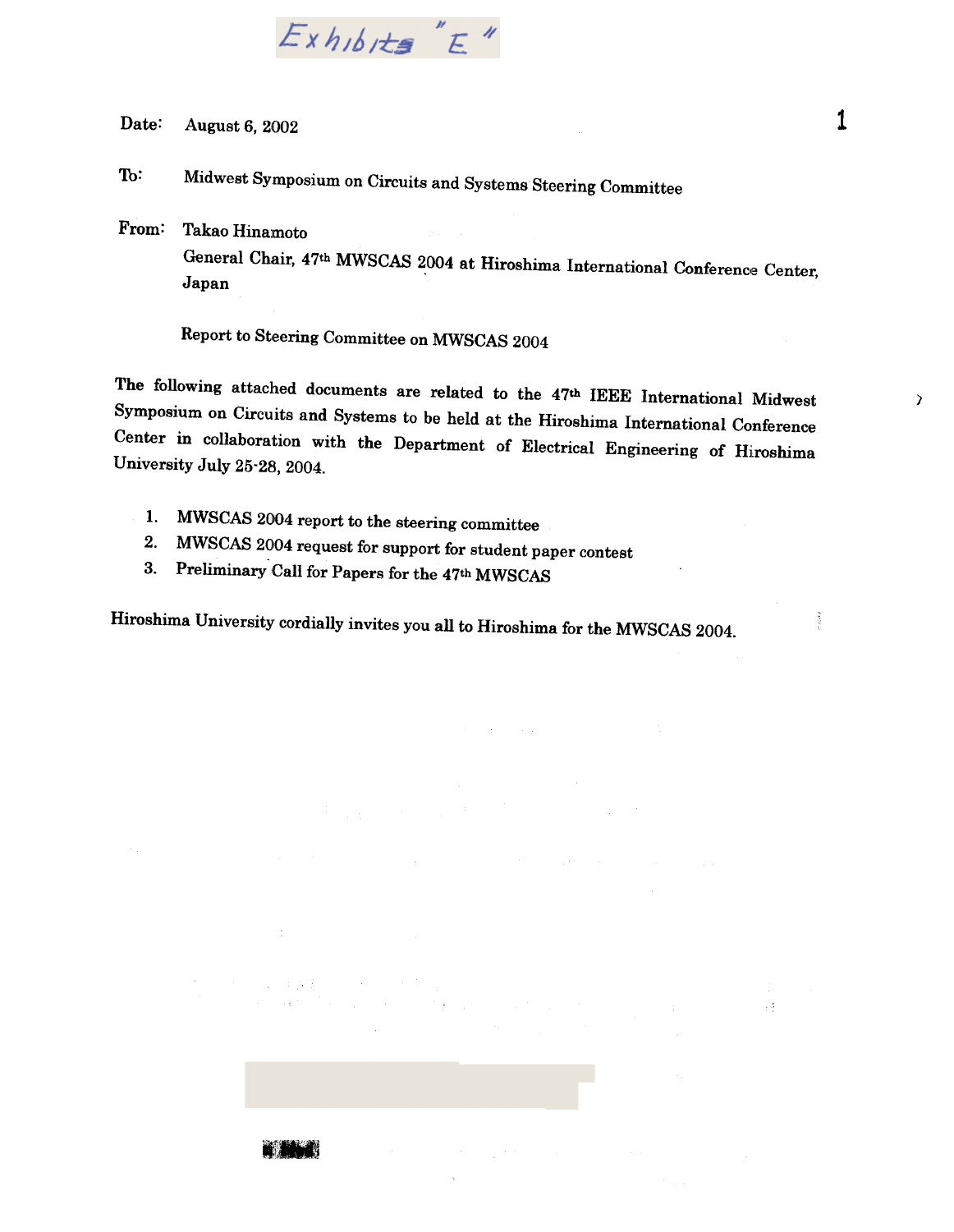# Report to MWSCAS Steering Committee August 6, 2002.

# 47th IEEE: International Midwest Symposium on Circuits and Systems International Conference Center Hiroshima, Hiroshima, Japan July 25-28, 2004

Takao Hinamoto, General Chair 181: +81-824-24-7672, Fax: +81-824-22-7195  $E$ -mail: hinamoto@ecl.sys.hiroshima  $u$ .ac. ip

### **Introduction**

The 47th IEEE International Midwest Symposium on Circuits and Systems (MWSCAS) in 2004 will be hosted by Hiroshima University. So far most of the conference committee and technical committee have been chosen as part of the planning for the conference. In this brief progress report I would like to update the MWSCAS Steering Committee on the current status of the symposium organization.

#### Summary of Key Decisions

Several important decisions have been made regarding the conference. These decisions are summarized here and expanded upon in later paragraphs of this report.

The conference dates will be Sunday July 25 through Wednesday July 28, 2004

- a. Tutorials will be on Sunday afternoon and technical sessions will be full day Monday and Tuesday, and half a day on Wednesday.
- b. Conference registration will include a welcome reception on Sunday and the Banquet on Tuesday.
- c. The MWSCAS Steering Committee will have a dinner meeting on Monday.
- 2. The conference will be held at the International Conference Center Hiroshima in the Hiroshima Peace Memorial Park located in the downtown of Hiroshima City (Hiroshima Convention Bureau http://www.hiroshima-cdas.or.jp/hcb/).
	- The opening session and the student paper contest will be held in the Sunflower a. (Himawari) main theater of the Conference Center, which holds 798 people.
	- b. Breakout sessions, including poster sessions, will be held in a large conference room (Dahlia) at the conference center.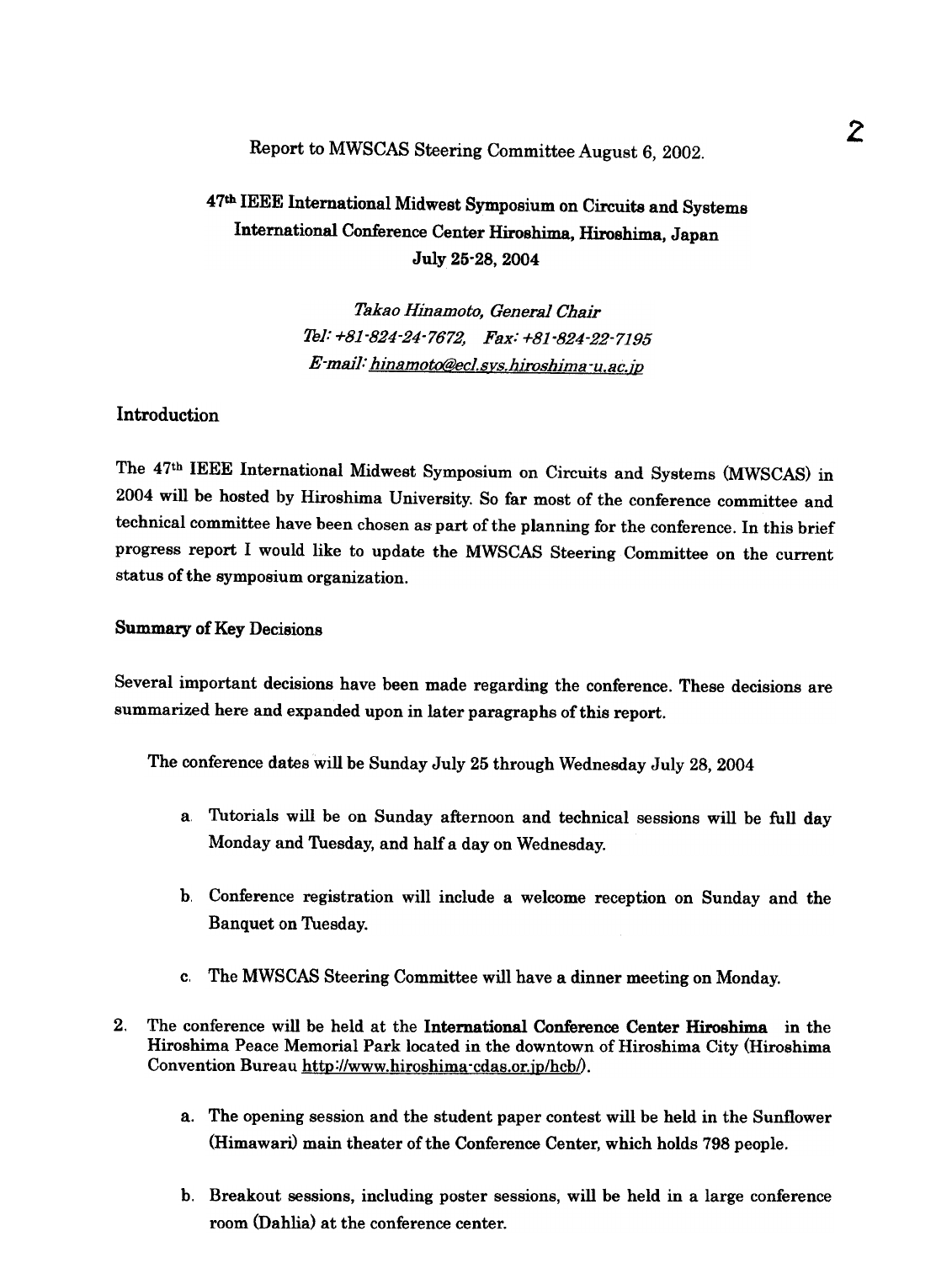- c. The dinner banquet on Tuesday will be held at some location off International Conference Center Hiroshima yet to be determined.
- d. Basic registration fees will be as follows: (Temporary Exchange rate: ¥130 / \$1 USD)
	- IEEE Members (in advance) ¥40,000 (\$308 USD)
	- IEEE Members (at symposium) ¥46,000 (\$354 USD)  $\bullet$
	- $\bullet$ Regular (Non-IEEE Members advance) ¥46,000 (\$354 USD)
	- Regular (Non-IEEE at symposium) ¥50,000 (\$385 USD) 6
	- Student and Life Members (in advance) ¥15,000 (\$115 USD)
	- Student and Life Members (at symposium) ¥20,000 (\$154 USD) ۸
	- One-day registration fees will be offered to attract people from local ⊜ industries
- e. Negotiations have been made with several hotels in the downtown of Hiroshima city near the International Conference Center Hiroshima. These hotels have provided specially discounted rates for this historical event as shown below.

| <b>HOTEL</b><br><b>DOLLAR YEAR</b> | <b>ROOM TYPE</b> | RATE(R/C)           |  |
|------------------------------------|------------------|---------------------|--|
| as a free for                      | SGL              | ¥11,000 (\$85 USD)  |  |
| RIGA Royal Hotel Hiroshima         | TWN              | ¥20,000 (\$154 USD) |  |
|                                    | DBL              | ¥15,000 (\$116 USD) |  |
| <b>ANA Hotel Hiroshima</b>         | SGL              | ¥10,000 (\$77 USD)  |  |
|                                    | TWN              | ¥18,500 (\$143 USD) |  |
|                                    | TRI              | ¥22,500 (\$173 USD) |  |
|                                    | DBL              | ¥15,000 (\$116 USD) |  |
|                                    | <b>SGL</b>       | ¥7,400 (\$57 USD)   |  |
| Hiroshima Tokyu Inn                | TWN              | ¥13,400 (\$103 USD) |  |
| Hotel Sunroute Hiroshima           | SGL              | ¥7,000 (\$54 USD)   |  |
|                                    | TWN              | ¥12,000 (\$93 USD)  |  |
|                                    | DBL              | ¥10,000 (\$77 USD)  |  |
|                                    | <b>SGL</b>       | ¥6,000 (\$47 USD)   |  |
| <b>Hotel Park Side</b>             | TWN              | ¥10,000 (\$77 USD)  |  |

SGL: single, TWN: twin, DBL: double, TRI: triple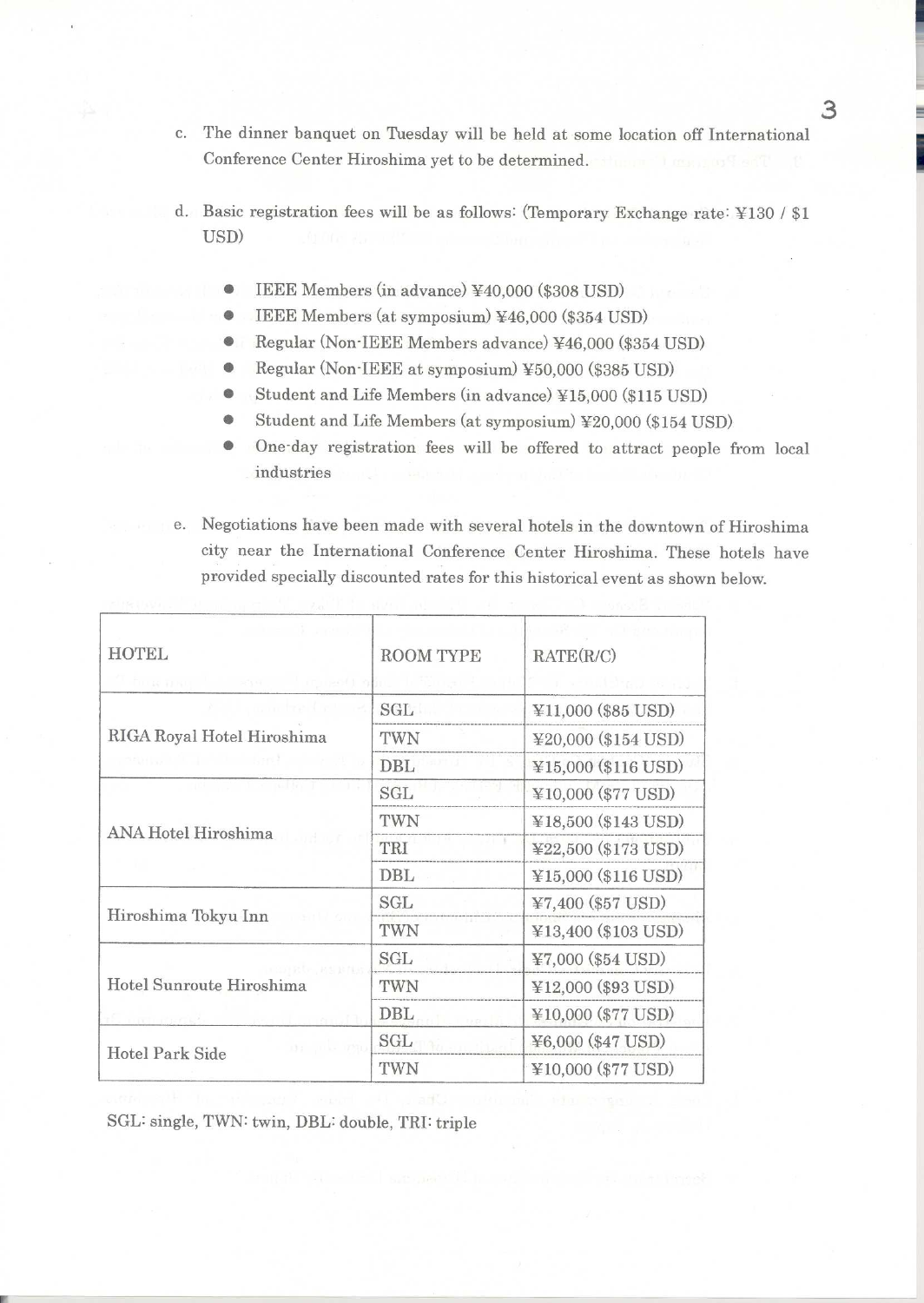#### 3, The Program Committee

- a. General Chair: I will be the General Chair of the 47th International Midwest Symposium on Circuits and Systems (MWSCAS 2004).
- General Co.Chair: Dr. Belle A. Shenoi, Wright State University, will co'chair the conference with me. Belle is fellow of the IEEE and well known for his excellence and contribution in the Circuits and Systems Society. He was Technical Chair for the International Conference on Systems Engineering (ICSE) in 1990 and 1992 held in Pittsburgh, Pennsylvania USA, and Kobe, Japan, respectively.

Technical Chair for the conference will be Dr. Toshimasa Watanabe of the Graduate School of Engineering, Hiroshima University, Japan.

- d Technical Program Co-Chairs, Dr. Hideaki Sakai of Kyoto University, Japan and Dr. M. Omair Ahmad of Concordia University, Canada.
- e. Special Session Co-Chairs, Dr. Hitoshi Kiya of Tokyo Metropolitan University Japan and Dr. Wu.Sheng Lu of University of Victoria, Canada.

1Utorial Co'Chairs, Dr. Kotaro Hirano of Kobe Design University, Japan and Dr. Sanjit K. Mitra of the University of Califonia, Santa Barbara, USA.

- Student Contest Co.Chairs, Dr. Hiroshi Ochi of Kyushu Institute of Technology g. Japan and Dr. Mohamad F. Farooq of Royal Military College, Canada.
- h. Publication Co<sup>-</sup>Chairs, Dr. Yutaka Fukui and Dr. Yoshio Itoh of Tottori University, Japan.

- j. Publicity Committee Chair, Dr. Yoshikazu Miyanaga, Japan.
- Finance Chair, Dr. Shotaro Nishimura of Shimane University, Japan<br>
1. Publicity Committee Chair, Dr. Yoshikazu Miyanaga, Japan.<br>
1. Registration Co Chairs, Dr. Mtsuji Muneyasu of Kansai University, J<br>
Akira Taguchi of Musa Registration Co. Chairs, Dr. Mtsuji Muneyasu of Kansai University, Japan and Dr. Akira Taguchi of Musashi Institute of Technology, Japan.

Local Arrangements Committee Chair, Dr. Hideo Yamashita of Hiroshima University, Japan.

m. Secretariat, Dr. Syuichi Ohno of Hiroshima University, Japan,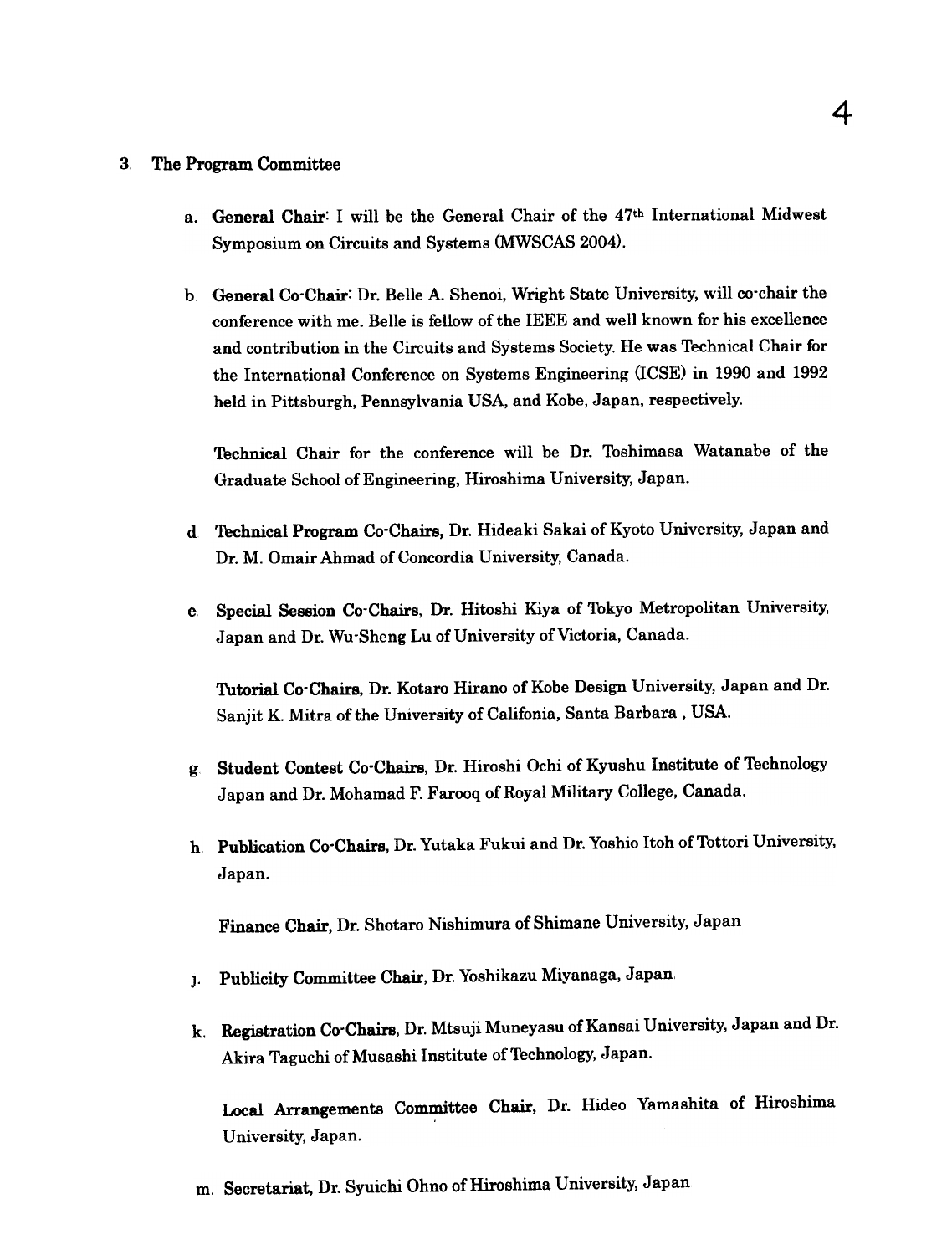n. Advisory Committee Chair, Dr. Rokuya Ishii, Japan.

Climate of Hiroshima City During the Event Period  $4.$ 

|        | Average<br>temperature      | Highest<br>temperature                      | Lowest<br>Temperature        | Relative<br>Humidity | Total<br>precipitation   |
|--------|-----------------------------|---------------------------------------------|------------------------------|----------------------|--------------------------|
| July   |                             | $26 \cdot 9^{\circ}C$ 30 $\cdot 8^{\circ}C$ | $23 \cdot 7^{\circ}C$        | 7 5 %                | $236 \cdot 3 \text{ mm}$ |
|        | $80 \cdot 4$ <sup>o</sup> F | $87 \cdot 4$ <sup>o</sup> F                 | $74 \cdot 7$ <sup>o</sup> F  |                      |                          |
| August |                             | $27 \cdot 9^{\circ}C$ 32 $\cdot 1^{\circ}C$ | $24 \cdot 3^{\circ}$ C       | 71%                  | $126.0 \text{mm}$        |
|        | $82 \cdot 2$ <sup>o</sup> F | $89 \cdot 8$ <sup>o</sup> F                 | $7.5 \cdot 7$ <sup>°</sup> F |                      | to min our               |

5. Please see the following attached to this report:

> a. Request for monetary support from the MWSCAS Steering Committee for the student paper contest.

b. Preliminary call for papers for the 47th MWSCAS in Hiroshima, Japan.

I would like to cordially invite all of you to the 47th IEEE Midwest Symposium to be held at Hiroshima International Conference Center. Hiroshima is well known for the two World Heritages, old and new historically. Itsukushima Shinto Shrine was built in the 12th century in Miyajima Island and still keeps its beautiful buildings and the unique red gate standing in the waters of Seto Inner Sea. Hiroshima Peace Memorial Park, historically a new Heritage, reminds us and gives the opportunity to appreciate the importance of peace the world is longing for. The visits to these heritages will inspire your cultural interests that will become valuable additions to the academic and technological gains from presentations at the symposium.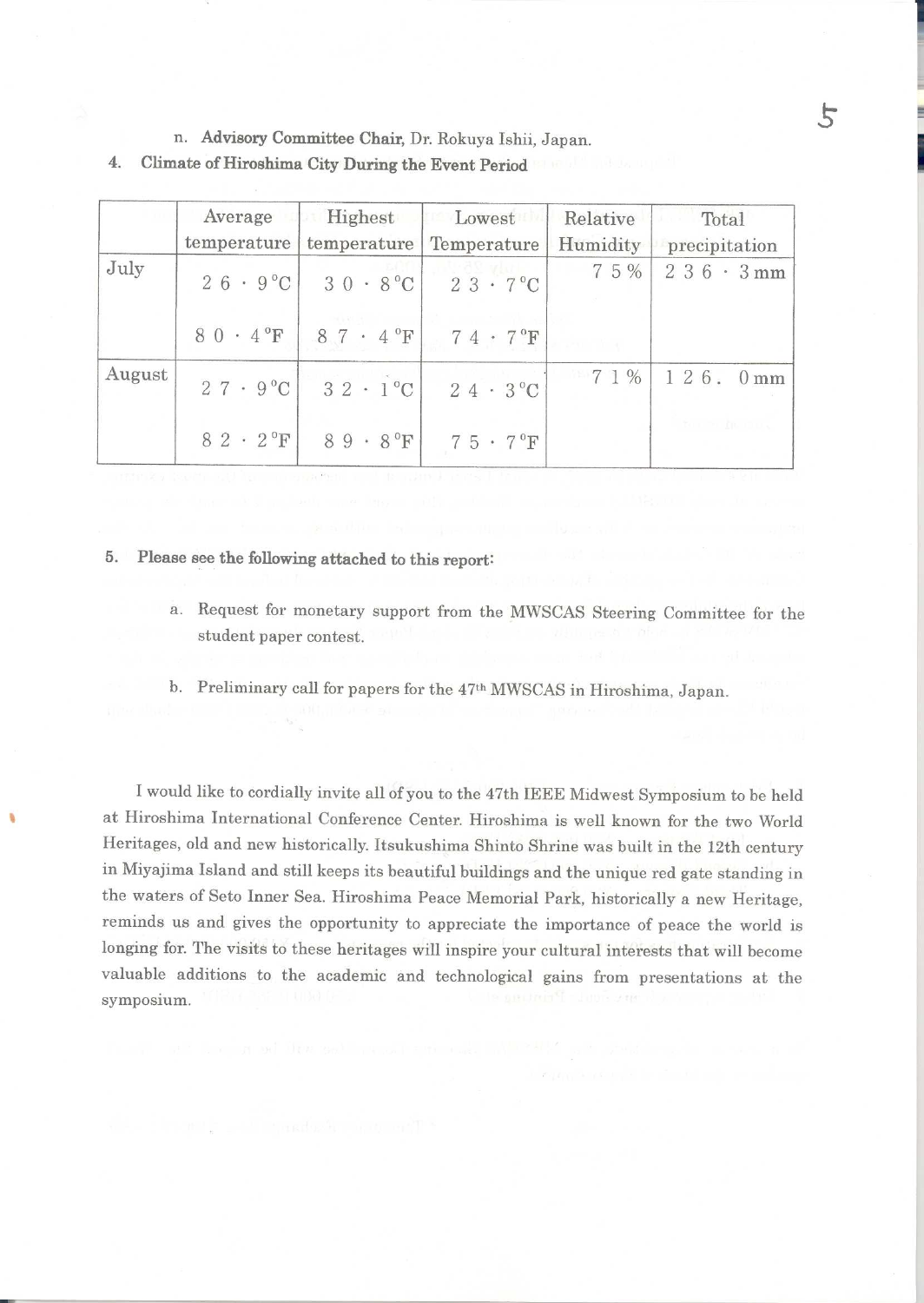Request for Monetary Support for Student Paper Contest at

# 47th IEEE International Midwest Symposium on Circuits and Systems International Conference Center Hiroshima, Hiroshima, Japan July 25-28, 2004

Takao Hinamoto, General Chair Tel: +81-824-24-7672, Fax: +81-824-22-7195 E-mail: hinamoto@ecl.sys.hiroshima-u.ac.jp

#### 1. Introduction

Since its establishment in 1997, Student Paper Contest has become one of the most exciting events at each MWSCAS conference. Besides, this event was designed to motivate young engineers to come up with excellent papers supported with best research results. At the time of its establishment, the fund previously introduced by the MWSCAS Steering Committee for the purpose of supporting student activities was used to fund the registrations fees of the students selected for the contest and prizes to the winners. It is the intension of the 47th MWSCAS to hold an equally exciting Student Paper Contest to maintain the tradition adopted by the MWSCAS but most especially to challenge and motivate students for their excellence in their research. As part of making this intention effective, the 47th MWSCAS would like to request the Steering Committee to allocate ¥3000,000 (\$2309 USD) which will  $83100$ be used as follows

1. Prize money for winners

 $41400$ ¥100,000 (\$770 USD)

- $450,000$  (\$385 USD) a. First Winner
- ¥30,000 (\$231USD) 400 b. Second Winner
- ¥20,000 (\$154 USD) Third Winner  $\mathcal{C}$ .
- $2.$ Registration fees for ten students selected for the contest

¥150,000 (\$1154 USD)

3. Other expenses (Certificate Printing etc.)

 $1550$ ¥50,000 (\$385 USD)

As a gesture of gratitude, the MWSCAS Steering Committee will be named the official sponsor of the Student Paper Contest.

\* Temporary Exchange Rate ¥130 / \$1 USD